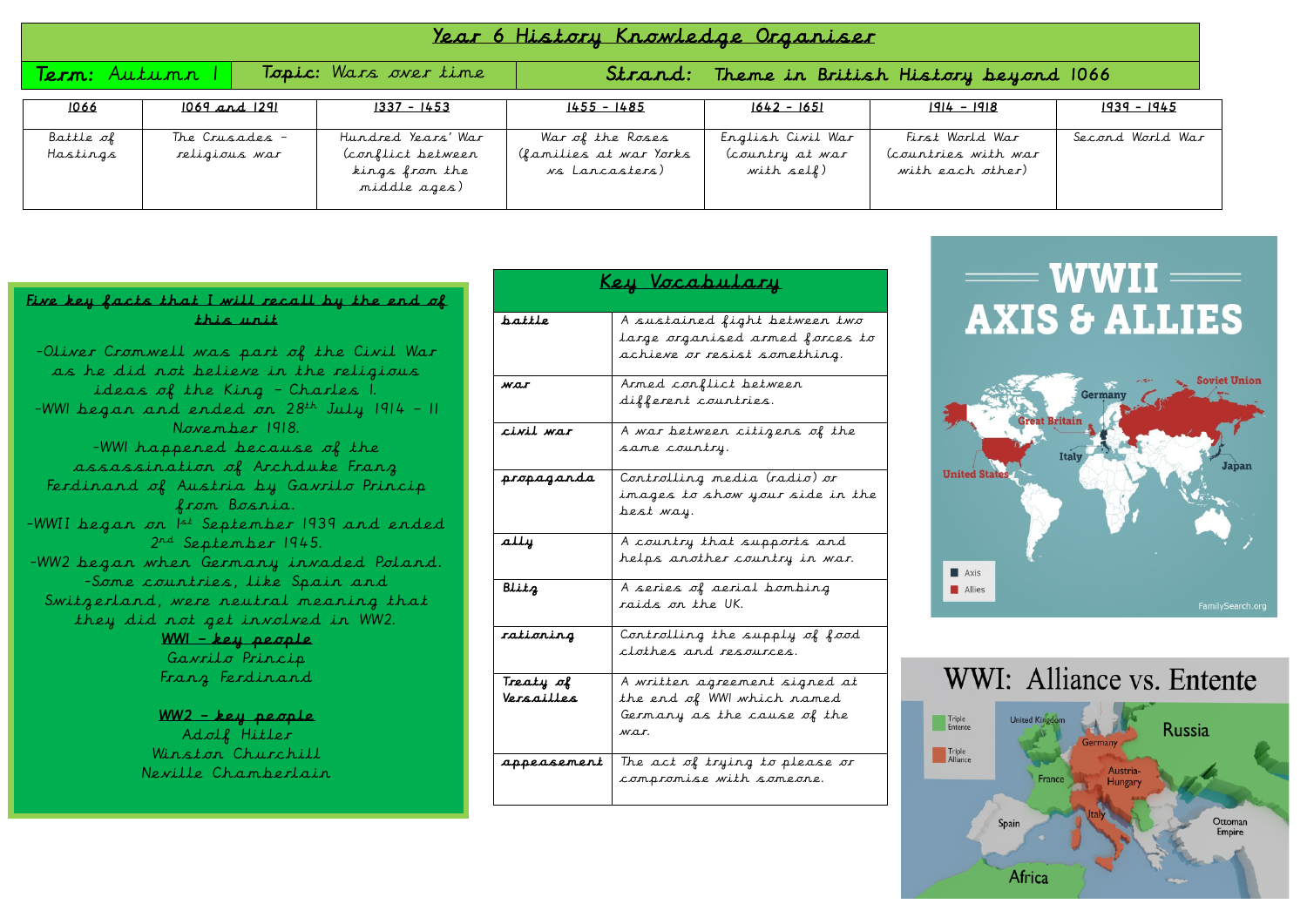| <u>QI. What is the definition of a</u> | Start of unit | Erd of urit |
|----------------------------------------|---------------|-------------|
| civil war?                             |               |             |
| A war between citizens of the          |               |             |
| same country.                          |               |             |
| A sustained fight between two          |               |             |
| large organised armed forces to        |               |             |
| achieve or resist something.           |               |             |
| Armed conflict between different       |               |             |
| courtries.                             |               |             |
| A series of aerial bombing raids       |               |             |
| on the UK.                             |               |             |

| Q2. What date did<br>World War I begin? | Start of unit | End of unit |
|-----------------------------------------|---------------|-------------|
| 1939                                    |               |             |
| 1642                                    |               |             |
| 1914                                    |               |             |
| 1066                                    |               |             |

| <u>Q3. Give one reason</u><br>why a war might<br><u>beair.</u> | Start of unit | <u>End of unit</u> |
|----------------------------------------------------------------|---------------|--------------------|
|                                                                |               |                    |

| <u>Q4. What is the delinition</u> | Start of unit | End of unit |
|-----------------------------------|---------------|-------------|
| of an ally?                       |               |             |
| A country that supports and       |               |             |
| helps another country in war.     |               |             |
| A written agreement signed at     |               |             |
| the end of WWI which ramed        |               |             |
| Germany as the cause of the       |               |             |
| war.                              |               |             |
| Armed conflict between            |               |             |
| different countries.              |               |             |
| Controlling the supply of food    |               |             |
| clothes and resources.            |               |             |

| Q5. Who was responsible for invading<br>Poland which led to the start of WW2? | Start of unit | End of unit |
|-------------------------------------------------------------------------------|---------------|-------------|
| Great Britain                                                                 |               |             |
| Germany                                                                       |               |             |
| Italy                                                                         |               |             |
| France                                                                        |               |             |

| Q6. Order the different periods in history into their chronological order |        |                                    |        |     |               |
|---------------------------------------------------------------------------|--------|------------------------------------|--------|-----|---------------|
| WW2                                                                       | Greeks | Stone age, iron age and bronge age | Romans | WWI |               |
|                                                                           |        |                                    |        |     | Start of unit |
|                                                                           |        |                                    |        |     | End of unit   |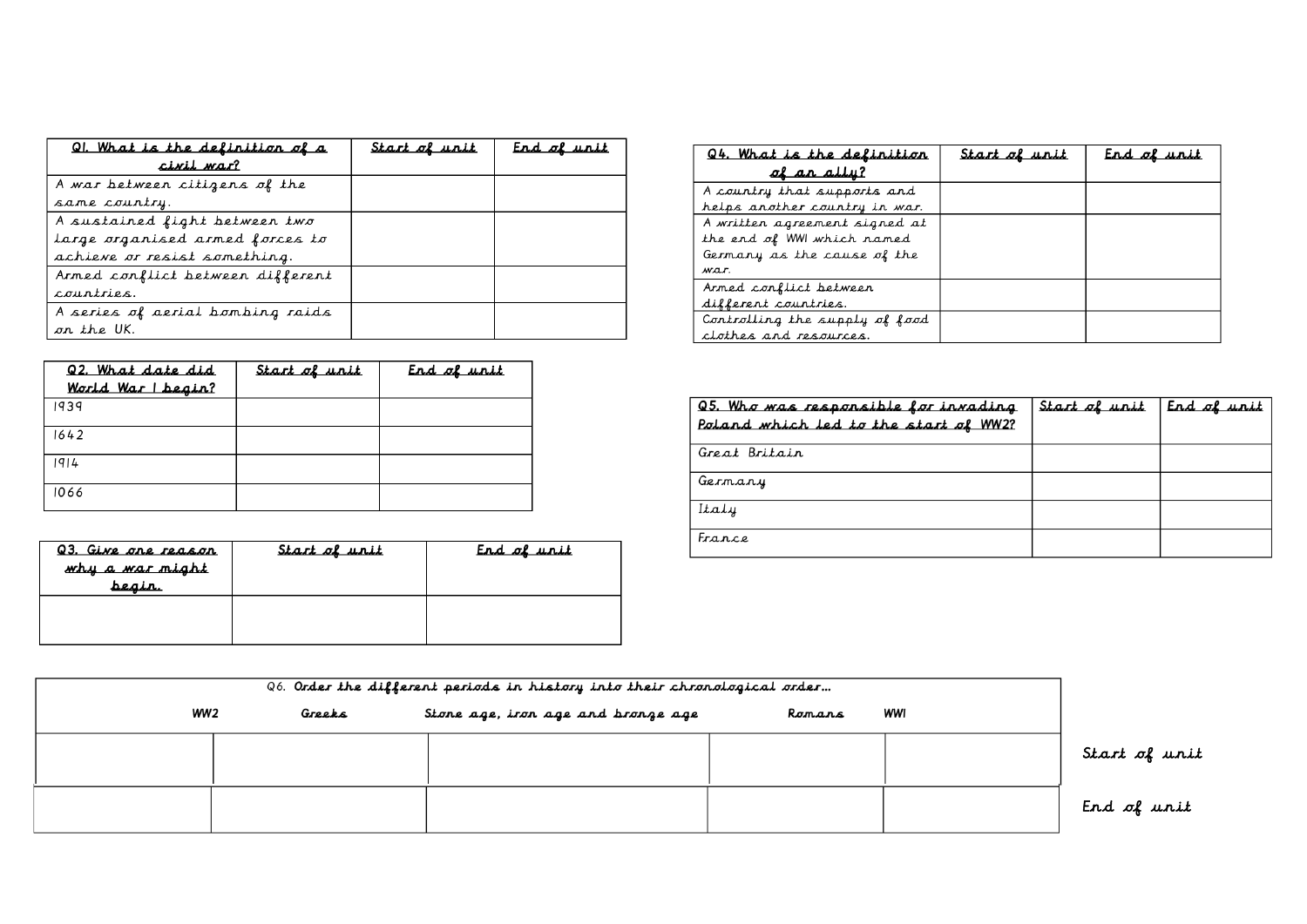| Q7. Number the different wars over time<br>into the order in which you think they<br>happened. E.g. whatever you think came<br>first, label as number 1. | <u>Start of unit</u> | End of unit |
|----------------------------------------------------------------------------------------------------------------------------------------------------------|----------------------|-------------|
| The crusades                                                                                                                                             |                      |             |
| WWI                                                                                                                                                      |                      |             |
| Hundred Years' War                                                                                                                                       |                      |             |
| WW <sub>2</sub>                                                                                                                                          |                      |             |
| Battle of Hastings                                                                                                                                       |                      |             |
| War of the Roses                                                                                                                                         |                      |             |
| English Civil War                                                                                                                                        |                      |             |